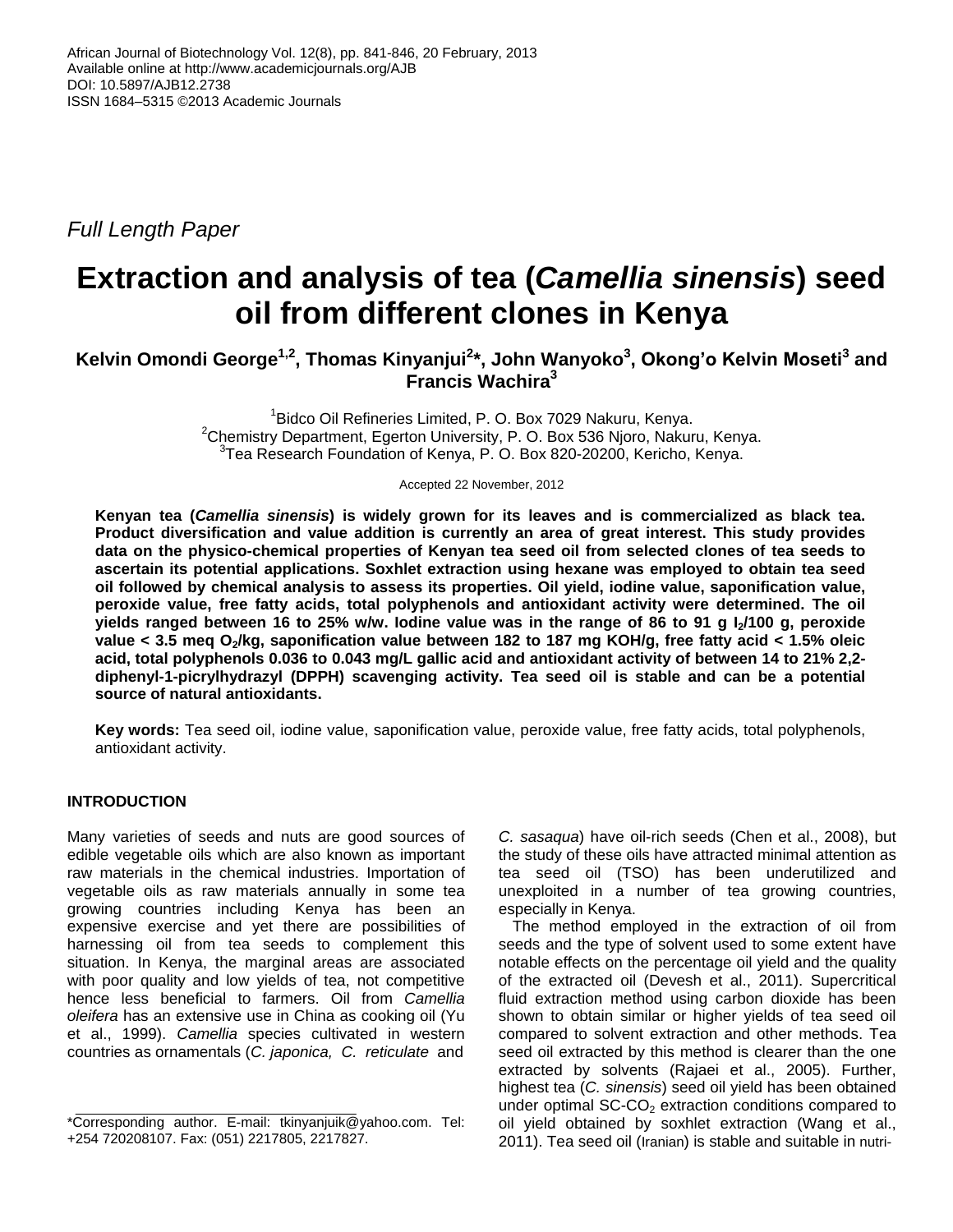tional properties, has a shelf life value identical to that of the olive oil at a temperature of 63°C, has higher shelf life than that of sunflower oil, and is capable of increasing the shelf life of sunflower oil when mixed (Ataii et al., 2003). Crude tea (*C. sinensis*) seed oil (South Indian) is highly stable to peroxide formation, but after refining or bleaching it has been suggested that the addition of antioxidants may be required (Ravichandran, 1993).

Tea (*C. sinensis)* seed oil is highly edible and equally important as a health-promoting food resource in human diet due to its good antioxidant activity (Wang et al., 2011). Tea (*C. sinensis*) seed oil comprises essentially monoene and can be a suitable feedstock for inedible applications which may include surfactant production, biodiesel and lubricants, biopolymers, etc, hence can serve as alternative to petrochemicals which are limited in supply (Yahaya et al., 2011). The antioxidant capacity and stability of tea seed oil has been previously reported (Sahari et al., 2004; Rajaei et al., 2008) and is similar to that of sesame oil thus tea seed oil has been suggested to be an potential alternative source of natural antioxidants (Rajaei et al., 2008). Therefore, this study aims at reporting some physico-chemical properties of Kenyan tea seed oil and to provide a comprehensive documentation of these properties with the aim of having an insight on its possible potential applications.

## **MATERIALS AND METHODS**

Tea seeds of different clones were obtained from the seed barie at the tea research foundation of Kenya, Kericho, Kenya and identified as TRFK301/3, TRFK301/4, TRFK301/5, GW-Ejulu, K-Purple, TRFK306, TRFK91/1 and SFS150. The control samples (maize germ, sunflower and soybean seeds) were obtained from Bidco Oil Refineries Limited, Nakuru, Kenya. All chemicals used in this study were of analytical grade and the reagents used were standardized.

## **Soxhlet extraction**

Dried tea seeds were de-husked and the husks were carefully separated from the kernels. The desired tea seed kernels were finely ground using a kitchen blender. Solvent extraction was carried out in a laboratory set up of a standard soxhlet apparatus using hexane. Employed solid-solvent ratio was 1:20 with an extraction time of 8 h. After extraction, the hexane extract was concentrated by rotary evaporation at 60°C using a rotor evaporator (Model R-3000, Buchi, Switzerland) and then oven dried for an hour to evaporate any residual solvent and to obtain the crude TSO. Further, a stream of nitrogen gas was blown into the head space of the sample bottles, tightly closed and stored in a refrigerator below - 4°C for subsequent chemical analysis. Color and weight of the oil yield in grams were noted.

## **Oil content (OC)**

This was determined by expressing the mass of the oil extracted as a percentage by mass of the oil bearing material (milled seeds) used in the extraction (Paquot, 1979).

## **Determination of iodine value (IV)**

This was determined according to Wijs as indicated by AOCS

Official Methods of Analysis (1988), Cd 1-25 using the formula 12.69 $(T)(V_2 - V_1)/W$  and the results were expressed as  $q_2/100 q$  of oil, where; *W* is the weight (g) of oil, *V<sup>1</sup>* the volume (ml) of thiosulphate solution (test solution), *V<sup>2</sup>* the volume (ml) of thiosulphate solution (blank), *T* is the titre (conc.) of thiosulphate solution  $[C (Na<sub>2</sub>S<sub>2</sub>O<sub>3</sub>)]$  and 126.9 the atomic mass of iodine.

#### **Determination of saponification value (SV)**

This was determined according to AOCS method Cd 3-25 (AOCS, 1978) with slight modifications. About 5 g of oil was weighed into a 250 ml round bottom flask. Using a volumetric flask, 50 ml of 0.5 M ethanolic KOH was added to the sample. The mixture was boiled under reflux for 1 h. The hot soap solution was then titrated with 0.5 M HCl using phenolphthalein indicator. A blank was also run in the same manner. The saponification values were calculated using the formula 56.1*T (V2-V1)/W* and reported in mgKOH/g oil. Where, 56.1 is the molecular weight of KOH, *W* is the weight (g) of fat, *V<sup>1</sup>* is the volume (ml) of HCl used in the sample, *V<sup>2</sup>* is the volume (ml) of HCl used in the blank and *T* is the concentration (mol/litre) of HCl.

#### **Determination of peroxide value (PV)**

This was determined according to the IUPAC method 2.501 (Paquot, 1979) with slight modifications. Approximately 2 g of oil was weighed into a flask. Twenty milliliter (20 ml) of solvent (2:1 v/v, glacial acetic acid: chloroform) was added to the sample followed by 1 ml of freshly prepared saturated KI solution. A homogenous solution resulted. After a few minutes, 30 ml of water was added and the mixture titrated with sodium thiosulphate solution (0.01 M) with starch solution as the indicator. A blank solution was carried out in the same manner at the same time.

This parameter was monitored periodically (0, 7, 14 and 21days). The peroxide values were calculated using the equation 1000*T (V1-*  $V_2$ */W* and reported in meqO<sub>2</sub>/kg oil, where: *W* is the weight (g) of oil,  $V_1$  is the volume (ml) of  $Na_2S_2O_3$  used in the test,  $V_2$  is the volume (ml) of  $Na<sub>2</sub>S<sub>2</sub>O<sub>3</sub>$  used in the blank and *T* is the concentration of  $Na<sub>2</sub>S<sub>2</sub>O<sub>3</sub>$  (mol/l).

## **Determination of free fatty acids (FFA)**

Free fatty acid was determined according to AOCS Ca. 5a-40 (AOCS, 1978) with slight modifications. Approximately 2 g of oil was weighed and dissolved gently in 25 ml of solvent system (96% ethanol and ethoxyethane: 1:1 v/v) neutralized just before use by titration with NaOH solution. The mixture was heated in a water bath at 60°C for 10 min. The hot fat solution was then titrated while stirring with 0.1 MNaOH using phenolphthalein indicator. This parameter was also monitored periodically (0, 7, 14 and 21 days). Free fatty acids was calculated and expressed as percentage oleic acid using the formula *MVT/*10*W*, where *M* is the mean molecular weight of fatty acids, *W* is the weight of oil (g), *V* is the volume of NaOH (ml) used in titration and *T* is the concentration of NaOH.

#### **Samples for total polyphenols (TP) and antioxidant capacity (AC) assays**

Sample extraction for antioxidant assay was achieved by dissolving approximately 2 g of the oil formulations in 2 ml of *n*-hexane. The mixture was vigorously stirred using a vortex until dissolution followed by liquid-liquid extraction using 5 ml methanol/water (80:20 v/v) mixture in order to assay the polar fraction. The final mixture was further vortexed for a few seconds and then centrifuged at 5000 rpm for 10 min. The supernatant (methanolic extract) was col-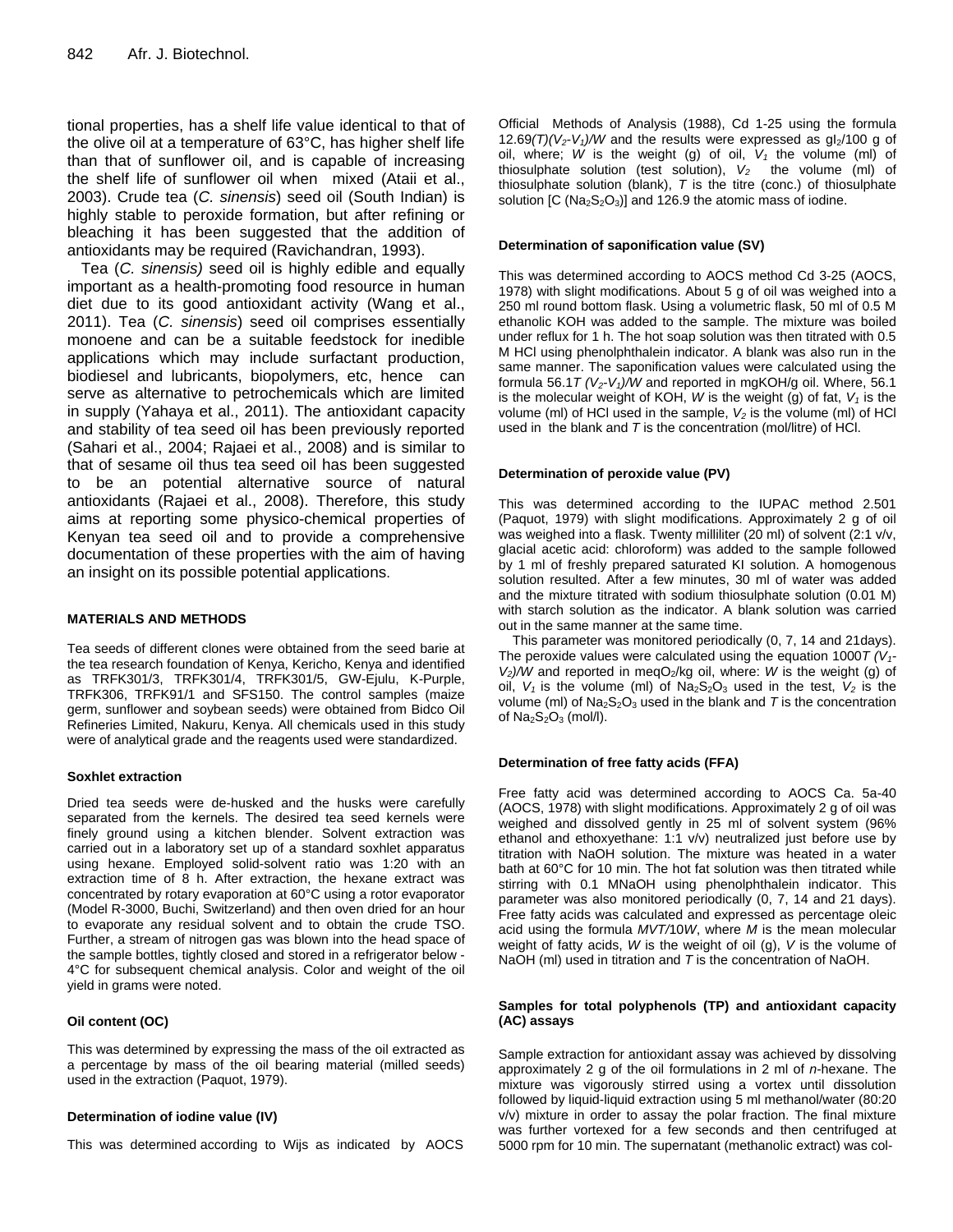| Oil sample         | OC (%) | TP (mg/LGA) | IV(gl <sub>2</sub> /100 g oil) | SV (mg KOH/g) | AC(% DPPH) |  |
|--------------------|--------|-------------|--------------------------------|---------------|------------|--|
| <b>TRFK91/1</b>    | 22.0   | 0.038       | 90.8                           | 187           | 16.6       |  |
| TRFK301/3          | 16.9   | 0.036       | 86.6                           | 186           | 15.6       |  |
| <b>TRFK301/4</b>   | 17.5   | 0.038       | 89.8                           | 182           | 17.9       |  |
| <b>TRFK301/5</b>   | 17.9   | 0.036       | 91.4                           | 181           | 14.3       |  |
| GW-Ejulu           | 23.4   | 0.043       | 89.8                           | 186           | 20.6       |  |
| K-Purple           | 24.3   | 0.038       | 91.3                           | 181           | 15.7       |  |
| <b>TRFK306</b>     | 25.2   | 0.040       | 90.5                           | 181           | 21.1       |  |
| <b>SFS150</b>      | 21.5   | 0.038       | 91.9                           | 186           | 19.5       |  |
| *Corn              | 17.4   | 0.025       | 120.4                          | 190           | 34.8       |  |
| *Sunflower         | 37.8   | 0.029       | 127.2                          | 190           | 12.8       |  |
| *Soybean           | 18.6   | 0.028       | 127.7                          | 189           | 14.1       |  |
|                    |        |             |                                |               |            |  |
| Mean               | 22.08  | 0.035       | 99.82                          | 185.9         | 18.5       |  |
| CV(%)              | 4.18   | 4.29        | 2.16                           | 1.00          | 22.02      |  |
| $LSD(p \leq 0.05)$ | 1.573  | 0.002       | 3.666                          | 3.153         | 6.94       |  |

**Table 1.** Some properties of Kenyan tea seed oil from different clones.

\*Samples used as controls; CV, coefficient of variation; LSD, least significant difference.

lected in a clean test tube. The extraction was repeated twice only with the addition of 5 ml methanol/water (80:20 v/v), and each time, the supernatant was collected in the same tube (with the same sample).

#### **Total polyphenols analysis**

This was determined according to the Folin-Ciocalteau spectrophotometric method at 725 nm, using gallic acid as a standard (Samaniego et al., 2007). After sample extraction, a 1 ml aliquot of the methanolic extract was mixed with 5 ml Folin-Ciocalteau reagent in 100 ml volumetric flask, followed by the addition of 10 ml of 20% w/v sodium carbonate solution and then completed to 100 ml with distilled water. The mixture was left to stand and after 1 h, absorbance was read at 725 nm on a UV-Vis spectrophotometer (Model JENWAY6705, multi-cell changer) against a blank (5 ml of Folin-Ciocalteau reagent, 10 ml of 20% w/v sodium carbonate and completed to 100 ml with distilled water). Each sample was measured in triplicates and quantification was finally carried out on the basis of the standard curve of gallic acid:

*y* = 0.066*x* + 0.024

Where, x is the absorbance; y is the mg/L gallic acid and  $(r^2)$  = 0.9631

## **DPPH free radical scavenging activity**

This was estimated according to the method of Morales and Jime´nez-Pe´rez (2001) procedure with slight modifications. A 400 µl aliquot of the methanolic extract of the different oil samples was mixed with 3 ml of DPPH (74 mg/l in 80% methanol). The mixture was shaken and left to stand in the dark for 1 h; absorbance was then read at 520 nm using a UV-Vis spectrophotometer (Model JENWAY 6705 multi-cell changer). A blank solution of DPPH (74 mg/l in 80% methanol) was also read and noted. The antioxidant activities of the oils were finally estimated using the formula 100*(AB-AA/AB)* and expressed as percentage DPPH scavenging effect, where *AB* is the absorbance of the blank sample, *AA* the absorbance of the test sample.

# **RESULTS**

## **Oil appearance and yield**

All the tea seed oil extracts were golden yellow in color and liquid at room temperature. Clone TRFK306 had the highest oil yield which was not significantly different from that of clone K-purple. TRFK301/3 had the lowest oil yield amongst the tea seed oil samples. All these values were reported at  $p \le 0.05$  and the data is presented in Table 1.

# **Iodine value**

Tea seed oil from clone SFS150 had the highest iodine value though this value was not significantly different from tea seed oils of the other clones except for clone TRFK301/3 which statistically had the lowest iodine value at *p ≤ 0.05*. All the tea seed oil samples had the lowest iodine values compared to the control samples. This data is also presented in Table 1.

# **Saponification value**

Tea seed oil from clones TRFK91/1, GW-Ejulu, TRFK301/3 and SFS150 had the highest saponification values (all these values were not statistically different at *p ≤ 0.05*)*.* There was no significant difference in the SV for the rest of the tea seed oils. This data is also presented in Table 1.

## **Peroxide value**

There were generally no significant differences in the peroxide value of all the tea seed oils at *p ≤ 0.05*. On day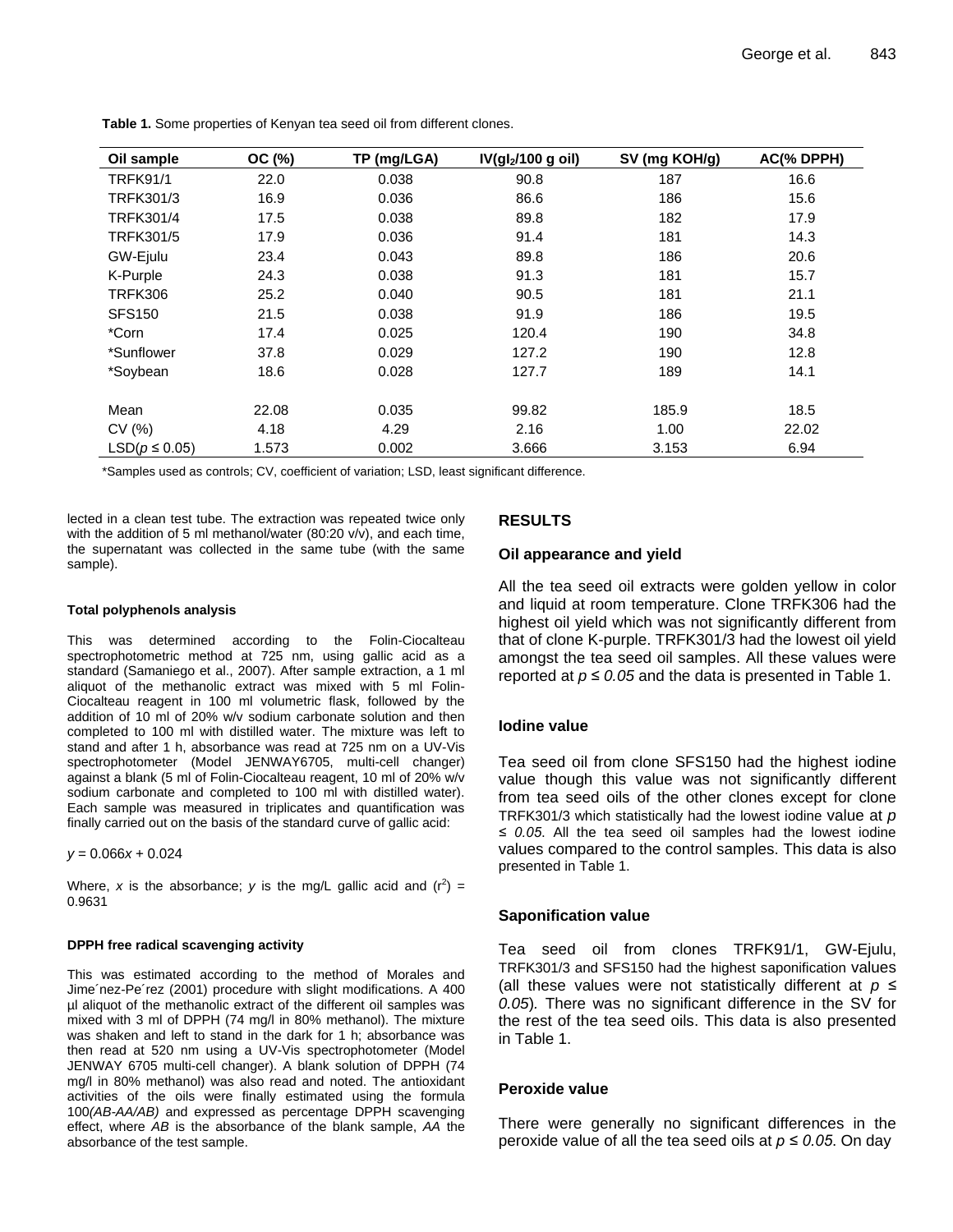|                      | Peroxide value (meg O2/kg oil) |       |        |        |       | Free fatty acids (% oleic acid) |        |        |  |
|----------------------|--------------------------------|-------|--------|--------|-------|---------------------------------|--------|--------|--|
| Oil sample           | Day 0                          | Day 7 | Day 14 | Day 21 | Day 0 | Day 7                           | Day 14 | Day 21 |  |
| <b>TRFK91/1</b>      | 3.44                           | 3.54  | 3.65   | 3.80   | 1.30  | 1.36                            | 1.44   | 1.50   |  |
| TRFK301/3            | 3.26                           | 3.38  | 3.43   | 3.48   | 1.08  | 1.29                            | 1.44   | 1.58   |  |
| TRFK301/4            | 3.27                           | 3.36  | 3.50   | 3.58   | 1.04  | 1.20                            | 1.21   | 1.37   |  |
| <b>TRFK301/5</b>     | 3.32                           | 3.43  | 3.57   | 3.65   | 1.12  | 1.22                            | 1.28   | 1.37   |  |
| GW-Ejulu             | 3.29                           | 3.36  | 3.45   | 3.56   | 1.13  | 1.25                            | 1.31   | 1.39   |  |
| K-Purple             | 3.39                           | 3.52  | 3.66   | 3.77   | 0.89  | 1.12                            | 1.23   | 1.34   |  |
| <b>TRFK306</b>       | 3.35                           | 3.44  | 3.54   | 3.70   | 1.19  | 1.33                            | 1.34   | 1.50   |  |
| <b>SFS150</b>        | 3.36                           | 3.63  | 3.79   | 3.91   | 0.99  | 1.15                            | 1.27   | 1.40   |  |
| *Corn                | 2.58                           | 3.08  | 3.70   | 3.89   | 2.03  | 2.25                            | 2.33   | 2.48   |  |
| *Sunflower           | 1.96                           | 2.22  | 2.43   | 2.55   | 0.98  | 1.26                            | 1.42   | 1.52   |  |
| *Soybean             | 2.13                           | 2.43  | 2.61   | 2.79   | 1.09  | 1.29                            | 1.41   | 1.55   |  |
|                      |                                |       |        |        |       |                                 |        |        |  |
| Mean                 | 3.04                           | 3.22  | 3.39   | 3.52   | 1.17  | 1.34                            | 1.43   | 1.54   |  |
| CV(%)                | 7.14                           | 5.60  | 4.33   | 4.30   | 12.08 | 8.48                            | 8.07   | 5.90   |  |
| LSD ( $p \le 0.05$ ) | 0.369                          | 0.309 | 0.253  | 0.258  | 0.241 | 0.194                           | 0.194  | 0.152  |  |

**Table 2.** Peroxide value and free fatty acid levels in tea seed oil.

All means are values of triplicate determinations.

7, no significant difference was noted in TSO of clones SFS150, TRFK91/1, TRFK306, TRFK301/5 and K-purple. On day 14, TSO of clone SFS150 had the highest peroxide value and was significantly different from the peroxide values of sunflower and soybean oils which had lower values. The other tea seed oils were not statistically different from corn oil with an exception of TSO of clones TRFK301/3 and GW-Ejulu. On day 21, TSO of clone SFS150 had the highest peroxide value. These results are presented in Table 2.

# **Free fatty acid (FFA)**

On day 0, free fatty levels were found to be high in corn oil, low in TSO of clone K-Purple. FFA level in Soybean oil was not significantly different from the value in all the tea seed oil samples. There was also no significant difference between the FFA level in sunflower oil and TSO of clone K-purple. On day 7, FFA levels were higher in corn oil and lower in TSO of clone K-Purple. There was no significant difference however in TSO of clone K-purple, sunflower and soybean oils. On day 14, a high FFA level was noted in corn oil. No significant difference was noted in soybean oil, sunflower oil and the rest of the tea seed oils with an exception of TSO of clones TRFK301/4 and K-purple. On day 21, FFA levels were higher in corn oil. The levels in soybean and sunflower oil did not differ significantly with those of TSO of clones TRFK301/3, TRFK91/1 and TRFK306. TSO of clone Kpurple had the lowest levels of FFA. This data is also presented in Table 2.

# **Total polyphenols and antioxidant activity**

Kenyan tea seed oil had some levels of polyphenols as

reported in this study which could be attributed to the antioxidant activity exhibited by it. Tea seed oil from clone GW-Ejulu had the highest amount of total polyphenols compared to the rest of the oil samples at  $p \leq 0.05$ followed by TRFK306. There was no significant difference in total polyphenols levels in the rest of the tea seed oil samples. There was no significant difference in the antioxidant capacity in the tea seed oil samples (all values at  $p \le 0.05$ ). These results are also presented in the Table 1.

# **DISCUSSION**

Oil content of 23% has been reported for *C. sinensis* seeds (Yahaya et al., 2011) though is a lower value compared to between 30 to 32% (Ravichandran and Dhandapani, 1992). Geographical and climatic differences could be attributed to this apart from the method of extraction which has been previously shown to have an effect on the oil yields. The use of supercritical carbon dioxide in the extraction of tea (*C. sinensis*) seed oil yields 29.2  $\pm$  0.6% oil compared to 25.3  $\pm$  0.1% by Soxhlet method (Wang et al., 2011). Other factors include the method used in drying the seeds before extraction as in the extraction of oil from sea buckthorn seeds and pulp (Gutierrez et al., 2008).

A recent study reports an iodine value of  $74.23$  gl<sub>2</sub>/100 g of oil for *C. sinensis* seed oil (Yahaya et al., 2011) which is lower than the one obtained from this work. Several studies show higher levels of oleic acid than linoleic and linolenic in tea seed oil (Jinlin et al., 2011; Yahaya et al., 2011; Wang et al., 2011). Tea seed oil is more monounsaturated than polyunsaturated hence, pro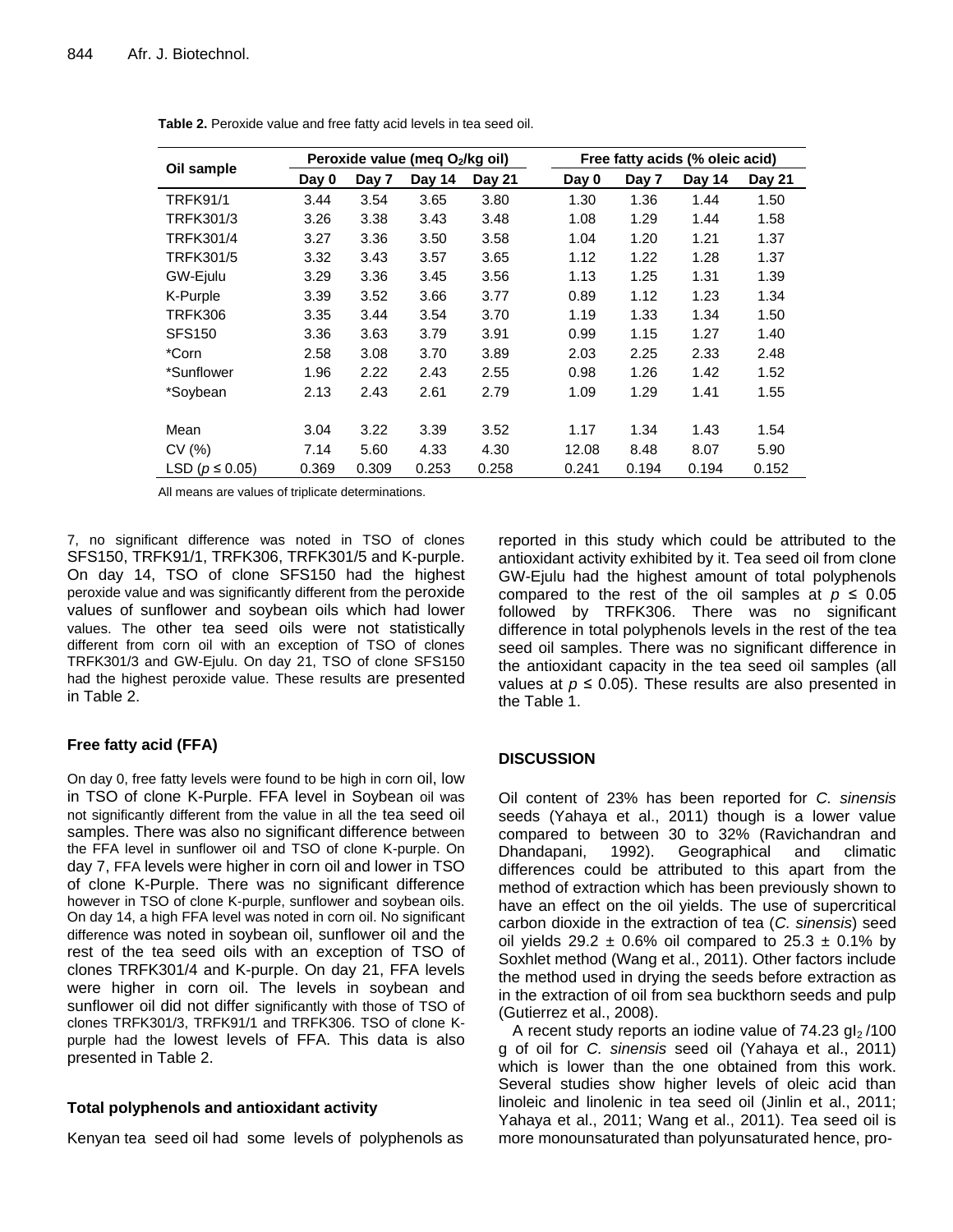bably a reason for its lower iodine value compared to corn oil which is more polyunsaturated (Eqbal et al., 2011) hence it's higher iodine value. The fatty acid composition of the triacylglycerol greatly influences this parameter. The saponification value of tea seed oil from this study is in agreement with the reported value of 186.5 mgKOH/g of oil (Yahaya et al., 2011). As most of the mass of a fat/trimester is found in the three fatty acids, saponification value allows for comparison of the average fatty acids chain length. This work also concurs with a study that shows no significant differences in SV of tea seed oil (Indian), sunflower and olive oils (Sahari et al., 2004).

Peroxide value may vary in different seed oils depending on the extraction methods, storage conditions and sample varieties. An earlier study comparing tea (*C. sinensis*) seed oil to olive and sunflower oils points out that both TSO and olive oil have identical shelf life values at 63°C and are stable oils (Ataii et al., 2003). A higher peroxide value can be caused by amongst others, the storage method of the oil (Kamau and Nanua, 2008) as psychotropic organisms secreting oxidative enzymes can grow at temperatures as low as 5°C or even below (Marfil et al., 2011). It could also be a reflection of high levels of oxidative rancidity of the oils, the absence or low levels of antioxidants (Kyari, 2008). It has been shown in corn oil that the exact peroxide value at which organoleptic rancidity sets in depends upon conditions such as the amount of oxygen available, the temperature and the amount of surface exposed (Lowell, 2006). So, it is possible that some of these factors may have led to higher initial peroxide values for the tea seed oil as there existed some air spaces in the storage bottles even and the blowing of nitrogen in the air spaces before storage might not have been that efficient to expel all the oxygen available.

Free fatty acid levels is an index of the quality of fats and oils and among the parameters that have been studied and monitored periodically (in terms of days or months) under certain conditions alongside peroxide value by several researchers on their respective works for example (Kyari 2008). In all these different studies, both the free fatty acid level and peroxide value rises with an increase in the number of storage period of the oils. This study also reports a similar trend. Such changes have been interpreted before to be due to some structural changes in the triglyceride leading to the formation of new chemical properties and products. Auto-oxidation or photo-oxidation of the oils due to the presence of double bonds could be a reason. Infra Red spectra gives an identification of rancidity of the condiment oil due to bands observed at 3400 to  $2700$  and 1705  $cm^{-1}$  suggesting a possible formation or absence of acid and aldehyde respectively, the two being products of oxidative rancidity (Chindo et al., 2010).

The initial values were significantly different in the oils. It suggests that the degree of breakdown of the triacylglycerols due to lipolysis or hydrolysis in the oils were different. Low levels of free fatty acids in oils suggest low

levels of hydrolytic and lipolytic activities in the oils (Kyari, 2008). Several factors can lead to this for example; oils extracted carelessly, and/or from poor quality seeds suffer from a very significant breakdown of the triacylglycerol into free fatty acids. The triglyceride can break down, one, two or all of them. In general, high initial level of free fatty acids can be due to seed/fruit fly infestation, delays between harvesting and extraction (if seeds/fruits are bruised during harvesting), fungal diseases in seeds/fruits, prolonged contact between oil and vegetation water (after extraction) and careless extraction methods (Gunstone et al., 1986).

The antioxidant activity in tea seed oil from this study (16 to 21% scavenging of DPPH) is in agreement with a recent study on the antioxidant activity in tea (*C. sinensis*) seed oil which suggests TSO extracted by soxhlet and  $SC-CO<sub>2</sub>$ shows concentration-dependent scavenging of the DPPH free radical. The study reports antioxidant activity of  $12.1 \pm 2.7$ to  $67.8 \pm 6.4\%$  for TSO extracted by Soxhlet method and 17.2  $\pm$  0.1 to 93.4  $\pm$  1.8% by SC-CO<sub>2</sub> method (Wang et al., 2011). Tea seed oil has been previously reported to have polyphenols (Ravichandran, 1993) and antioxidant capacity responsible for its stability and can be used as a natural antioxidant (Sahari et al., 2004; Rajaei et al., 2008). Further, some bioactive compounds have been isolated from tea (*C. oleifera*) seed oil such as sesamin, which exhibits remarkable antioxidant activity. The antioxidant capacity of oils can also be due to a high percentage of main constituents, but also to the presence of other constituents in small quantities or to synergy among them. Kaempferol glycosides take a role in antioxidant activity of tea seed oil as these compounds have been found in tea seeds. However, it has been reported that these minor antioxidants may be destroyed during the long term required for soxhlet extraction (Li et al., 2010).

# **Conclusion**

Some clones of Kenyan tea seeds have high oil content compared to maize germ and soybean seeds which are known commercial vegetable oils. Apart from the known edible properties of tea seed oil, Kenyan tea seed oil, having low free fatty acid level and low peroxide value is stable oil. The presence of polyphenols and antioxidant properties adds it more stability and thus can also be a potential source of natural antioxidants. It is not a good drying oil due to its low iodine value and can possibly find use together with the amino resins as finishes for certain appliances or even act as plasticizers, used as a lubricant and for protective coatings. Its relatively high saponification value also makes it a good raw material in the soap making industry.

# **ACKNOWLEDGEMENT**

The authors acknowledge the full support from the tea research foundation of Kenya for funding this project.